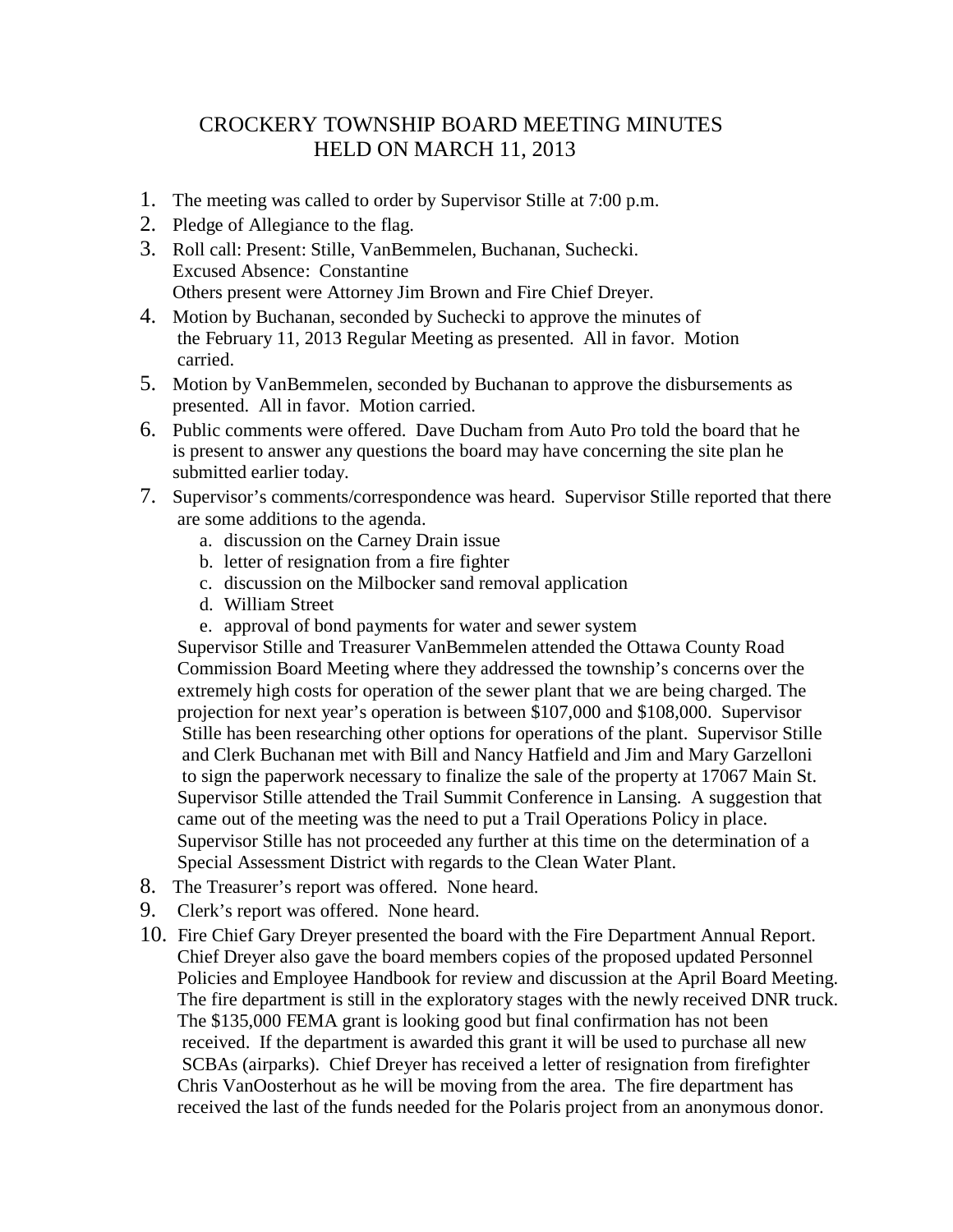Chief Dreyer requested approval to purchase the Polaris Ranger from Village Motor Sports in Grand Rapids at a cost of \$11,160.00. He is also asking for approval to purchase a skid unit not to exceed \$5,000.00 and a trailer not to exceed \$2,550.00. Chief Dreyer spoke to the board on the Auto Insurance Fire Loss Program and Fire Insurance Withholding Program. A brief discussion was held on this program. Board Members will review the material on this program and discuss it at the April meeting.

- 11. Committee Chair reports were offered. No Chairmen were present.
- 12. Board member committee reports were offered. None heard.
- 13. Motion by VanBemmelen, seconded by Suchecki to authorize Chief Dreyer to proceed with the purchase of the Polaris Ranger from Village Motor Sports in Grand Rapids at a cost of \$11,160.00, a skid unit not to exceed \$5,000.00 and a trailer not to exceed \$2,550.00. All in favor. Motion carried.
- 14. Motion by VanBemmelen, seconded by Buchanan, to accept Chris VanOosterhout's resignation from the fire department effective immediately due to his moving out of the area. All in favor. Motion carried.
- 15. Motion by Suchecki, seconded by VanBemmelen to convene in closed session to consult with the Township Attorney on trial and settlement strategy in a pending lawsuit, for the reason that consultation in an open meeting would have a detrimental financial effect on the Township in the lawsuit. Roll call: Suchecki, VanBemmelen, Stille, Buchanan – Yes. Motion carried. Went into closed session at 7:40 p.m.
- 16. Motion by VanBemmelen, seconded by Suchecki to return to the open meeting. All in favor. Motion carried. Resumed the open meeting at 8:30 p.m.
- 17. Motion by VanBemmelen, seconded by Suchecki to proceed with the contribution to the Ottawa County Comprehensive Water Resources Study. \$2,250.00 to be paid from the Water Fund. All in favor. Motion carried.
- 18. Motion by Suchecki, seconded by VanBemmelen to adopt Resolution 2013-04, Resolution to Adopt Township Policy Against Township Officials Appearing Before Township Bodies in Certain Cases. All in favor. Motion carried.
- 19. A discussion was held on the Bike Fest on the Grand event that has been held the past few years at Conestoga Campground. They are planning on holding an event again this year on June  $28<sup>th</sup>$  and  $29<sup>th</sup>$ . Supervisor Stille has received a letter from Josh Rebedew,acting as agent for Bikefest asking what they need to do to be compliant with the township. Supervisor Stille will send him a copy of the Outdoor Assembly Ordinance.
- 20. Discussion was held on the Milbocker sand removal application. No action taken.
- 21. Discussion was held on William Street. Mrs. Kulikamp would like the street vacated but the board feels this street could be beneficial for the North Bank Trail plan. No action was taken at this time.
- 22. Motion by Suchecki, seconded by Buchanan to approve bond payments to Ottawa County Public Utilities

 Water Supply Bond 2005 - \$6,873.75 (interest) Water Supply Bond 1997 - \$2,893.75 (interest) Sewage Disposal Bond 2004 - \$17,619.38 (interest) 2013 SLT Water System - 41,922.59

All in favor. Motion carried.